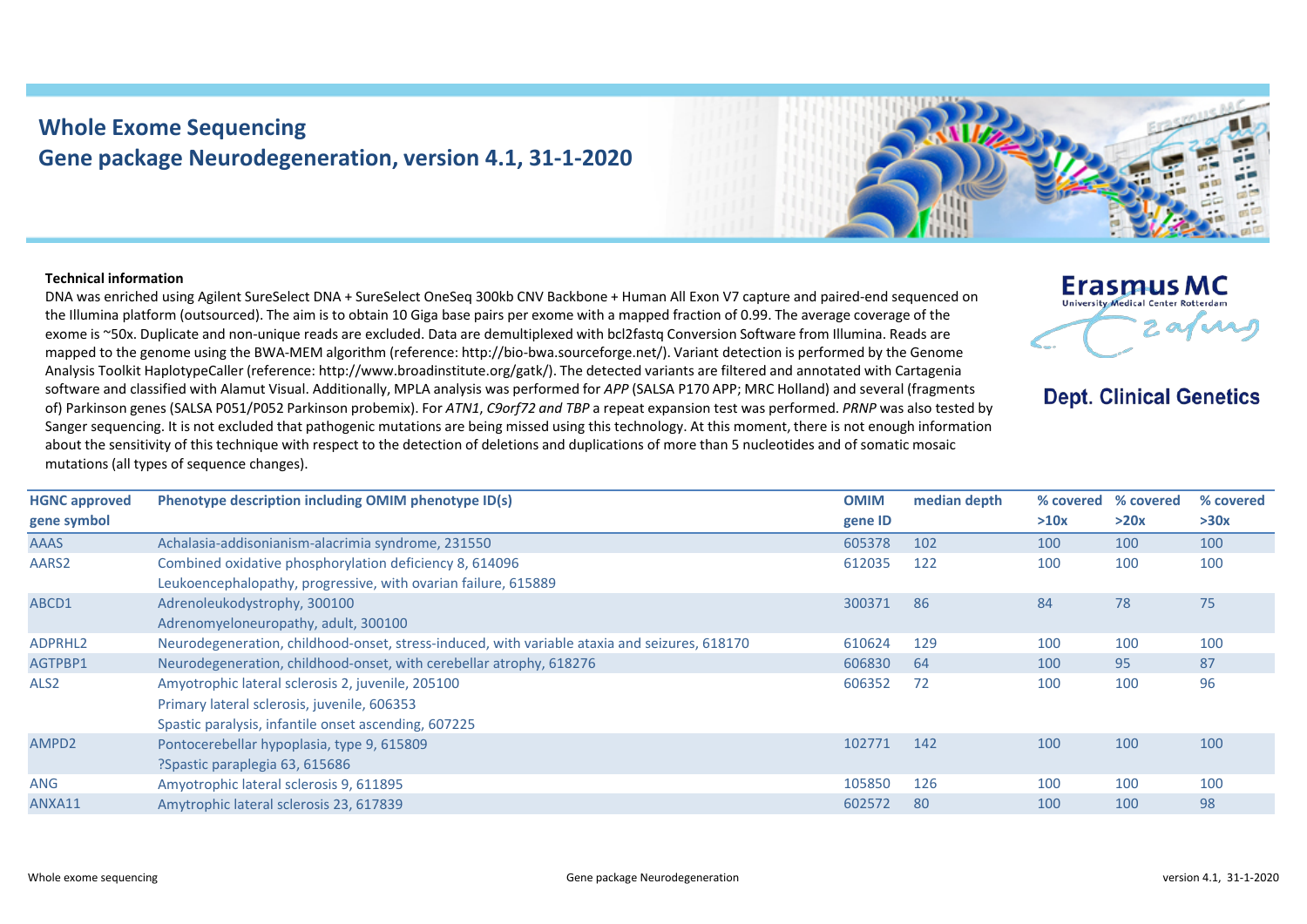| <b>HGNC approved</b> | Phenotype description including OMIM phenotype ID(s)                                | <b>OMIM</b> | median depth |      | % covered % covered | % covered |
|----------------------|-------------------------------------------------------------------------------------|-------------|--------------|------|---------------------|-----------|
| gene symbol          |                                                                                     | gene ID     |              | >10x | >20x                | >30x      |
| <b>APP</b>           | Alzheimer disease 1, familial, 104300                                               | 104760      | 85           | 100  | 100                 | 99        |
|                      | Cerebral amyloid angiopathy, Dutch, Italian, Iowa, Flemish, Arctic variants, 605714 |             |              |      |                     |           |
| ARHGEF28             | No OMIM phenotype                                                                   | 612790      | 60           | 100  | 97                  | 90        |
| <b>ARSA</b>          | Metachromatic leukodystrophy, 250100                                                | 607574      | 136          | 100  | 100                 | 100       |
| <b>ATP13A2</b>       | Kufor-Rakeb syndrome, 606693                                                        | 610513      | 117          | 100  | 100                 | 98        |
|                      | Spastic paraplegia 78, 617225                                                       |             |              |      |                     |           |
| ATP1A3               | Alternating hemiplegia of childhood 2, 614820                                       | 182350      | 144          | 100  | 100                 | 100       |
|                      | CAPOS syndrome, 601338                                                              |             |              |      |                     |           |
|                      | Dystonia-12, 128235                                                                 |             |              |      |                     |           |
| ATP6AP2              | Mental retardation, syndromic, Hedera type, 300423                                  | 300556      | 46           | 100  | 91                  | 64        |
|                      | ?Parkinsonism with spasticity, 300911                                               |             |              |      |                     |           |
| ATP7B                | Wilson disease, 277900                                                              | 606882      | 99           | 100  | 100                 | 99        |
| <b>AUH</b>           | 3-methylglutaconic aciduria, type I, 250950                                         | 600529      | 94           | 100  | 100                 | 98        |
| C19orf12             | Neurodegeneration with brain iron accumulation 4, 614298                            | 614297      | 186          | 100  | 100                 | 100       |
|                      | ?Spastic paraplegia 43, 615043                                                      |             |              |      |                     |           |
| C9orf72              | Frontotemporal dementia and/or amyotrophic lateral sclerosis 1, 105550              | 614260      | 56           | 100  | 100                 | 96        |
| CACNA1A              | Epileptic encephalopathy, early infantile, 42, 617106                               | 601011      | 87           | 100  | 98                  | 93        |
|                      | Episodic ataxia, type 2, 108500                                                     |             |              |      |                     |           |
|                      | Migraine, familial hemiplegic, 1, 141500                                            |             |              |      |                     |           |
|                      | Migraine, familial hemiplegic, 1, with progressive cerebellar ataxia, 141500        |             |              |      |                     |           |
|                      | Spinocerebellar ataxia 6, 183086                                                    |             |              |      |                     |           |
| CAV1                 | ?Lipodystrophy, congenital generalized, type 3, 612526                              | 601047      | 95           | 100  | 100                 | 100       |
|                      | Lipodystrophy, familial partial, type 7, 606721                                     |             |              |      |                     |           |
|                      | Pulmonary hypertension, primary, 3, 615343                                          |             |              |      |                     |           |
| <b>CBS</b>           | Homocystinuria, B6-responsive and nonresponsive types, 236200                       | 613381      | 127          | 100  | 100                 | 100       |
|                      | Thrombosis, hyperhomocysteinemic, 236200                                            |             |              |      |                     |           |
| CHCHD10              | Frontotemporal dementia and/or amyotrophic lateral sclerosis 2, 615911              | 615903      | 34           | 86   | 65                  | 52        |
|                      | ?Myopathy, isolated mitochondrial, 616209                                           |             |              |      |                     |           |
|                      | Spinal muscular atrophy, Jokela type, 615048                                        |             |              |      |                     |           |
| CHCHD <sub>2</sub>   | Parkinson disease 22, 616710                                                        | 616244      | 67           | 100  | 88                  | 68        |
| CHMP2B               | Amyotrophic lateral sclerosis 17, 614696                                            | 609512      | 83           | 100  | 100                 | 97        |
|                      | Dementia, familial, nonspecific, 600795                                             |             |              |      |                     |           |
| CISD <sub>2</sub>    | Wolfram syndrome 2, 604928                                                          | 611507      | 137          | 100  | 100                 | 100       |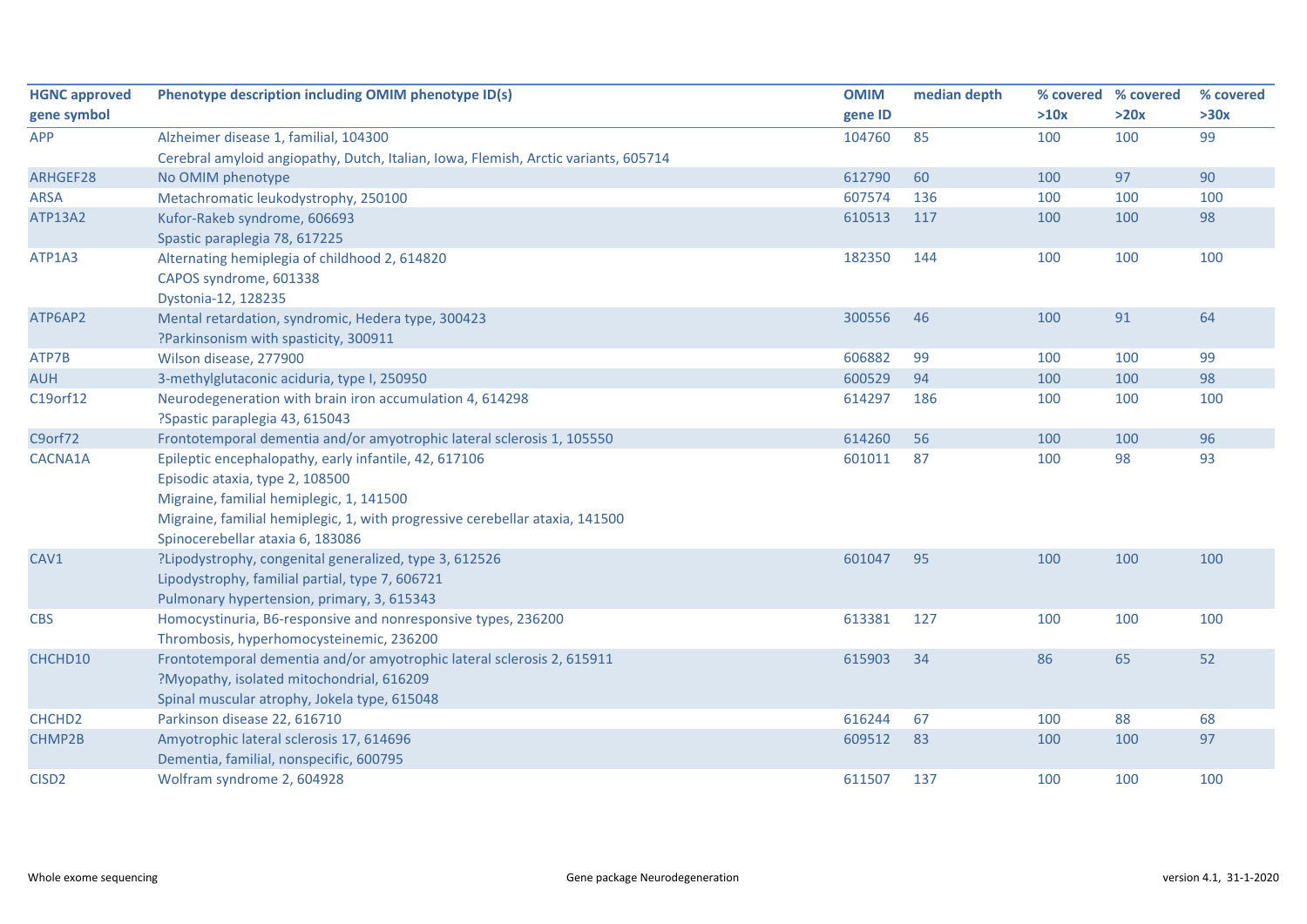| <b>HGNC approved</b>                                                                                           | Phenotype description including OMIM phenotype ID(s)                                                                                                                                                                                                                                                                                                                                                                                                                            | <b>OMIM</b>                                                        | median depth                              |                                               | % covered % covered                          | % covered                                 |
|----------------------------------------------------------------------------------------------------------------|---------------------------------------------------------------------------------------------------------------------------------------------------------------------------------------------------------------------------------------------------------------------------------------------------------------------------------------------------------------------------------------------------------------------------------------------------------------------------------|--------------------------------------------------------------------|-------------------------------------------|-----------------------------------------------|----------------------------------------------|-------------------------------------------|
| gene symbol                                                                                                    |                                                                                                                                                                                                                                                                                                                                                                                                                                                                                 | gene ID                                                            |                                           | >10x                                          | >20x                                         | >30x                                      |
| CLCN <sub>2</sub>                                                                                              | {Epilepsy, idiopathic generalized, susceptibility to, 11}, 607628<br>{Epilepsy, juvenile absence, susceptibility to, 2}, 607628                                                                                                                                                                                                                                                                                                                                                 | 600570                                                             | 100                                       | 100                                           | 100                                          | 100                                       |
|                                                                                                                | {Epilepsy, juvenile myoclonic, susceptibility to, 8}, 607628                                                                                                                                                                                                                                                                                                                                                                                                                    |                                                                    |                                           |                                               |                                              |                                           |
|                                                                                                                | Hyperaldosteronism, familial, type II, 605635                                                                                                                                                                                                                                                                                                                                                                                                                                   |                                                                    |                                           |                                               |                                              |                                           |
|                                                                                                                | Leukoencephalopathy with ataxia, 615651                                                                                                                                                                                                                                                                                                                                                                                                                                         |                                                                    |                                           |                                               |                                              |                                           |
| CLN <sub>3</sub>                                                                                               | Ceroid lipofuscinosis, neuronal, 3, 204200                                                                                                                                                                                                                                                                                                                                                                                                                                      | 607042                                                             | 111                                       | 100                                           | 100                                          | 100                                       |
| CLN <sub>5</sub>                                                                                               | Ceroid lipofuscinosis, neuronal, 5, 256731                                                                                                                                                                                                                                                                                                                                                                                                                                      | 608102                                                             | 70                                        | 100                                           | 100                                          | 100                                       |
| CLN6                                                                                                           | Ceroid lipofuscinosis, neuronal, 6, 601780                                                                                                                                                                                                                                                                                                                                                                                                                                      | 606725                                                             | 120                                       | 100                                           | 100                                          | 99                                        |
|                                                                                                                | Ceroid lipofuscinosis, neuronal, Kufs type, adult onset, 204300                                                                                                                                                                                                                                                                                                                                                                                                                 |                                                                    |                                           |                                               |                                              |                                           |
| CLN8                                                                                                           | Ceroid lipofuscinosis, neuronal, 8, 600143                                                                                                                                                                                                                                                                                                                                                                                                                                      | 607837                                                             | 129                                       | 100                                           | 100                                          | 100                                       |
|                                                                                                                | Ceroid lipofuscinosis, neuronal, 8, Northern epilepsy variant, 610003                                                                                                                                                                                                                                                                                                                                                                                                           |                                                                    |                                           |                                               |                                              |                                           |
| <b>COASY</b>                                                                                                   | Neurodegeneration with brain iron accumulation 6, 615643                                                                                                                                                                                                                                                                                                                                                                                                                        | 609855                                                             | 139                                       | 100                                           | 100                                          | 100                                       |
|                                                                                                                | Pontocerebellar hypoplasia, type 12, 618266                                                                                                                                                                                                                                                                                                                                                                                                                                     |                                                                    |                                           |                                               |                                              |                                           |
| COL4A1                                                                                                         | Angiopathy, hereditary, with nephropathy, aneurysms, and muscle cramps, 611773                                                                                                                                                                                                                                                                                                                                                                                                  | 120130                                                             | 88                                        | 100                                           | 100                                          | 97                                        |
|                                                                                                                | Brain small vessel disease with or without ocular anomalies, 175780                                                                                                                                                                                                                                                                                                                                                                                                             |                                                                    |                                           |                                               |                                              |                                           |
|                                                                                                                | {Hemorrhage, intracerebral, susceptibility to}, 614519                                                                                                                                                                                                                                                                                                                                                                                                                          |                                                                    |                                           |                                               |                                              |                                           |
|                                                                                                                | ?Retinal arteries, tortuosity of, 180000                                                                                                                                                                                                                                                                                                                                                                                                                                        |                                                                    |                                           |                                               |                                              |                                           |
| COL4A2                                                                                                         | Brain small vessel disease 2, 614483                                                                                                                                                                                                                                                                                                                                                                                                                                            | 120090                                                             | 102                                       | 100                                           | 100                                          | 99                                        |
|                                                                                                                | {Hemorrhage, intracerebral, susceptibility to}, 614519                                                                                                                                                                                                                                                                                                                                                                                                                          |                                                                    |                                           |                                               |                                              |                                           |
| COQ4                                                                                                           | Coenzyme Q10 deficiency, primary, 7, 616276                                                                                                                                                                                                                                                                                                                                                                                                                                     | 612898                                                             | 110                                       | 100                                           | 100                                          | 100                                       |
| CP                                                                                                             | Cerebellar ataxia, 604290                                                                                                                                                                                                                                                                                                                                                                                                                                                       | 117700                                                             | 63                                        | 100                                           | 100                                          | 96                                        |
|                                                                                                                | Hemosiderosis, systemic, due to aceruloplasminemia, 604290                                                                                                                                                                                                                                                                                                                                                                                                                      |                                                                    |                                           |                                               |                                              |                                           |
|                                                                                                                | [Hypoceruloplasminemia, hereditary], 604290                                                                                                                                                                                                                                                                                                                                                                                                                                     |                                                                    |                                           |                                               |                                              |                                           |
| <b>CRAT</b>                                                                                                    | ?Neurodegeneration with brain iron accumulation 8, 617917                                                                                                                                                                                                                                                                                                                                                                                                                       | 600184                                                             | 95                                        | 100                                           | 100                                          | 99                                        |
| CSF1R                                                                                                          | Brain abnormalities, neurodegeneration, and dysosteosclerosis, 618476                                                                                                                                                                                                                                                                                                                                                                                                           | 164770                                                             | 99                                        | 100                                           | 100                                          | 100                                       |
|                                                                                                                |                                                                                                                                                                                                                                                                                                                                                                                                                                                                                 |                                                                    |                                           |                                               |                                              |                                           |
|                                                                                                                |                                                                                                                                                                                                                                                                                                                                                                                                                                                                                 |                                                                    |                                           |                                               |                                              |                                           |
|                                                                                                                |                                                                                                                                                                                                                                                                                                                                                                                                                                                                                 |                                                                    |                                           |                                               |                                              |                                           |
|                                                                                                                |                                                                                                                                                                                                                                                                                                                                                                                                                                                                                 |                                                                    |                                           |                                               |                                              |                                           |
|                                                                                                                |                                                                                                                                                                                                                                                                                                                                                                                                                                                                                 |                                                                    |                                           |                                               |                                              |                                           |
|                                                                                                                |                                                                                                                                                                                                                                                                                                                                                                                                                                                                                 |                                                                    |                                           |                                               |                                              |                                           |
|                                                                                                                |                                                                                                                                                                                                                                                                                                                                                                                                                                                                                 |                                                                    |                                           |                                               |                                              |                                           |
|                                                                                                                |                                                                                                                                                                                                                                                                                                                                                                                                                                                                                 |                                                                    |                                           |                                               |                                              |                                           |
| CST <sub>3</sub><br><b>CTSA</b><br><b>CTSD</b><br><b>CTSF</b><br><b>CYP27A1</b><br>DARS <sub>2</sub><br>DCAF17 | Leukoencephalopathy, diffuse hereditary, with spheroids, 221820<br>Cerebral amyloid angiopathy, 105150<br>{Macular degeneration, age-related, 11}, 611953<br>Galactosialidosis, 256540<br>Ceroid lipofuscinosis, neuronal, 10, 610127<br>Ceroid lipofuscinosis, neuronal, 13, Kufs type, 615362<br>Cerebrotendinous xanthomatosis, 213700<br>Leukoencephalopathy with brain stem and spinal cord involvement and lactate elevation, 611105<br>Woodhouse-Sakati syndrome, 241080 | 604312<br>613111<br>116840<br>603539<br>606530<br>610956<br>612515 | 97<br>124<br>137<br>94<br>131<br>63<br>75 | 100<br>100<br>100<br>100<br>100<br>100<br>100 | 100<br>100<br>100<br>94<br>100<br>100<br>100 | 92<br>100<br>100<br>91<br>100<br>97<br>94 |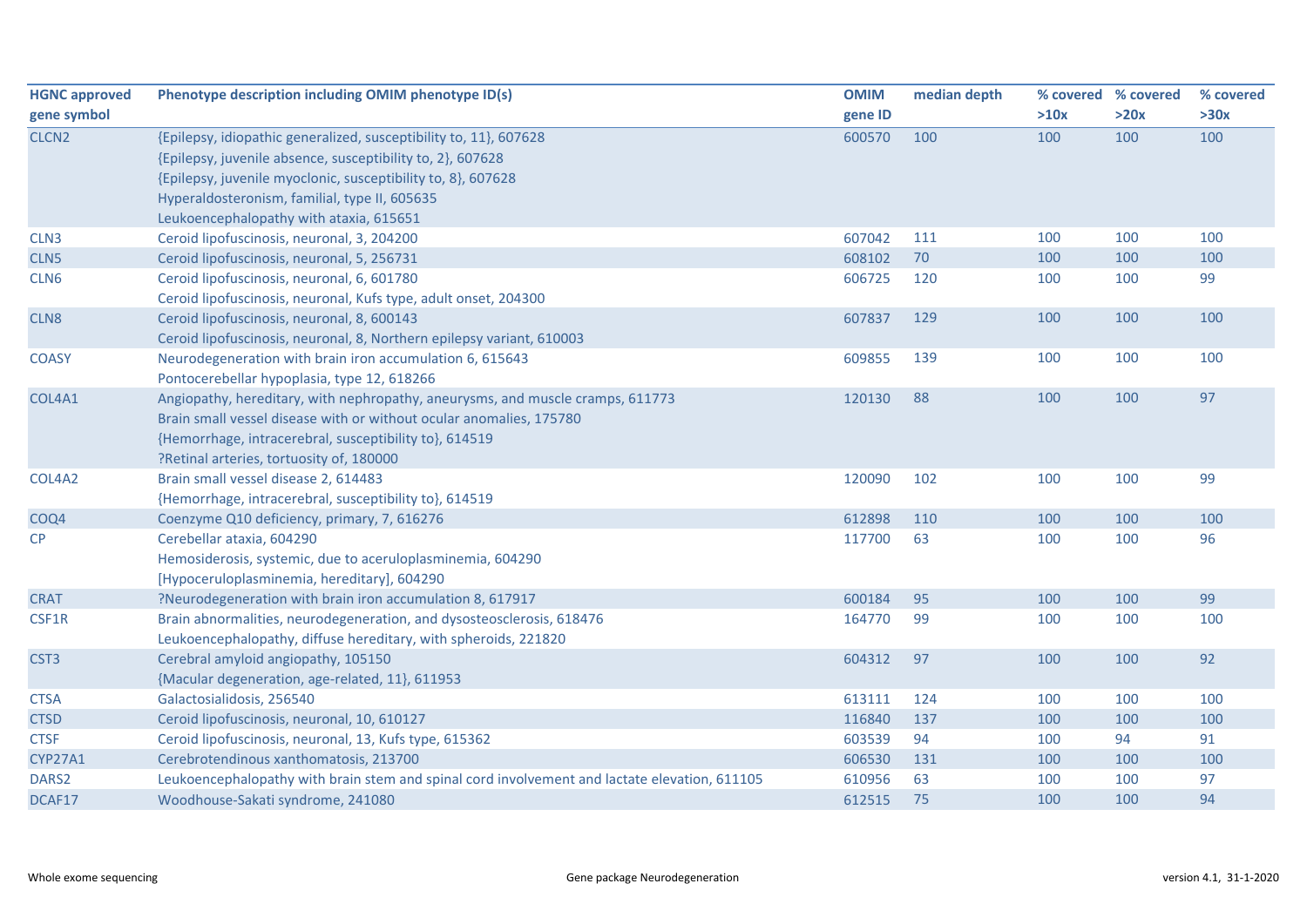| <b>HGNC approved</b> | Phenotype description including OMIM phenotype ID(s)                             | <b>OMIM</b> | median depth |      | % covered % covered | % covered |
|----------------------|----------------------------------------------------------------------------------|-------------|--------------|------|---------------------|-----------|
| gene symbol          |                                                                                  | gene ID     |              | >10x | >20x                | >30x      |
| DCTN1                | {Amyotrophic lateral sclerosis, susceptibility to}, 105400                       | 601143      | 95           | 100  | 100                 | 99        |
|                      | Neuropathy, distal hereditary motor, type VIIB, 607641                           |             |              |      |                     |           |
|                      | Perry syndrome, 168605                                                           |             |              |      |                     |           |
| DNAJC13              | No OMIM phenotype                                                                | 614334      | 71           | 100  | 99                  | 94        |
| DNAJC5               | Ceroid lipofuscinosis, neuronal, 4, Parry type, 162350                           | 611203      | 217          | 100  | 100                 | 100       |
| DNAJC6               | Parkinson disease 19a, juvenile-onset, 615528                                    | 608375      | 84           | 100  | 100                 | 98        |
|                      | Parkinson disease 19b, early-onset, 615528                                       |             |              |      |                     |           |
| DNMT1                | Cerebellar ataxia, deafness, and narcolepsy, 604121                              | 126375      | 93           | 100  | 100                 | 97        |
|                      | Neuropathy, hereditary sensory, type IE, 614116                                  |             |              |      |                     |           |
| EIF2B1               | Leukoencephalopathy with vanishing white matter, 603896                          | 606686      | 79           | 100  | 100                 | 100       |
| EIF2B2               | Leukoencephalopathy with vanishing white matter, 603896                          | 606454      | 77           | 100  | 98                  | 91        |
|                      | Ovarioleukodystrophy, 603896                                                     |             |              |      |                     |           |
| EIF2B3               | Leukoencephalopathy with vanishing white matter, 603896                          | 606273      | 58           | 100  | 100                 | 94        |
| EIF2B4               | Leukoencephalopathy with vanishing white matter, 603896                          | 606687      | 89           | 100  | 100                 | 100       |
|                      | Ovarioleukodystrophy, 603896                                                     |             |              |      |                     |           |
| EIF2B5               | Leukoencephalopathy with vanishing white matter, 603896                          | 603945      | 72           | 100  | 100                 | 98        |
|                      | Ovarioleukodystrophy, 603896                                                     |             |              |      |                     |           |
| <b>EIF4G1</b>        | {Parkinson disease 18}, 614251                                                   | 600495      | 100          | 100  | 100                 | 100       |
| ERBB4                | Amyotrophic lateral sclerosis 19, 615515                                         | 600543      | 65           | 100  | 99                  | 93        |
| EXOSC3               | Pontocerebellar hypoplasia, type 1B, 614678                                      | 606489      | 114          | 100  | 100                 | 96        |
| FA2H                 | Spastic paraplegia 35, 612319                                                    | 611026      | 83           | 100  | 99                  | 91        |
| FBXO7                | Parkinson disease 15, 260300                                                     | 605648      | 86           | 100  | 100                 | 97        |
| FIG4                 | Amyotrophic lateral sclerosis 11, 612577                                         | 609390      | 59           | 100  | 99                  | 94        |
|                      | Charcot-Marie-Tooth disease, type 4J, 611228                                     |             |              |      |                     |           |
|                      | ?Polymicrogyria, bilateral temporooccipital, 612691                              |             |              |      |                     |           |
|                      | Yunis-Varon syndrome, 216340                                                     |             |              |      |                     |           |
| FOLR1                | Neurodegeneration due to cerebral folate transport deficiency, 613068            | 136430      | 111          | 100  | 100                 | 100       |
| FTL.                 | Hyperferritinemia-cataract syndrome, 600886                                      | 134790      | 144          | 100  | 100                 | 100       |
|                      | L-ferritin deficiency, dominant and recessive, 615604                            |             |              |      |                     |           |
|                      | Neurodegeneration with brain iron accumulation 3, 606159                         |             |              |      |                     |           |
| <b>FUS</b>           | Amyotrophic lateral sclerosis 6, with or without frontotemporal dementia, 608030 | 137070      | 77           | 100  | 100                 | 97        |
|                      | Essential tremor, hereditary, 4, 614782                                          |             |              |      |                     |           |
| <b>GALC</b>          | Krabbe disease, 245200                                                           | 606890      | 54           | 100  | 99                  | 89        |
| GBE1                 | Glycogen storage disease IV, 232500                                              | 607839      | 67           | 100  | 99                  | 92        |
|                      | Polyglucosan body disease, adult form, 263570                                    |             |              |      |                     |           |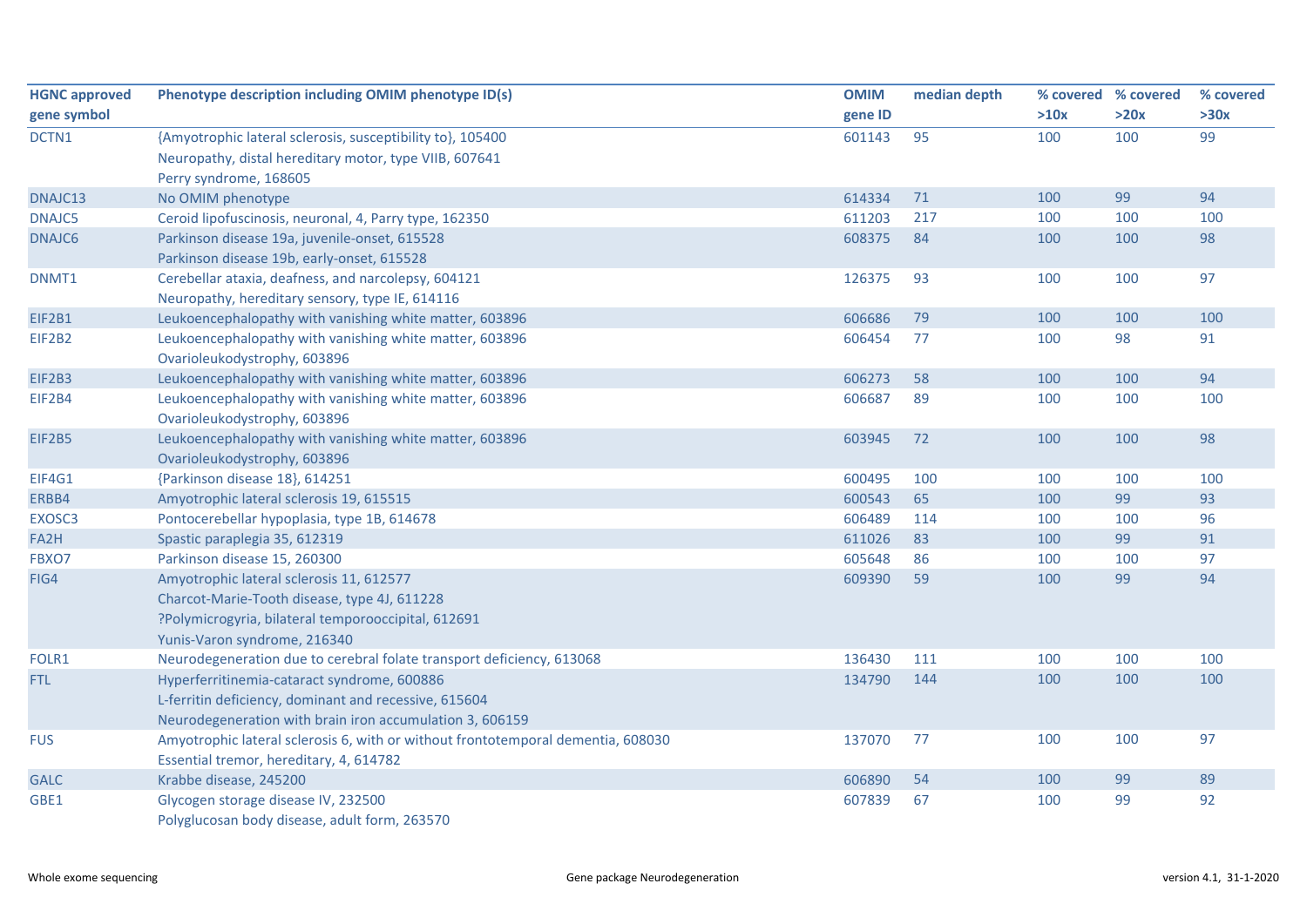| <b>HGNC approved</b> | Phenotype description including OMIM phenotype ID(s)                                               | <b>OMIM</b> | median depth | % covered | % covered | % covered |
|----------------------|----------------------------------------------------------------------------------------------------|-------------|--------------|-----------|-----------|-----------|
| gene symbol          |                                                                                                    | gene ID     |              | >10x      | >20x      | >30x      |
| <b>GCDH</b>          | Glutaricaciduria, type I, 231670                                                                   | 608801      | 112          | 100       | 100       | 100       |
| <b>GFAP</b>          | Alexander disease, 203450                                                                          | 137780      | 81           | 100       | 100       | 99        |
| GIGYF2               | {Parkinson disease 11}, 607688                                                                     | 612003      | 66           | 100       | 99        | 94        |
| <b>GLA</b>           | Fabry disease, 301500                                                                              | 300644      | 101          | 100       | 100       | 100       |
|                      | Fabry disease, cardiac variant, 301500                                                             |             |              |           |           |           |
| <b>GRN</b>           | Aphasia, primary progressive, 607485                                                               | 138945      | 155          | 100       | 100       | 100       |
|                      | Ceroid lipofuscinosis, neuronal, 11, 614706                                                        |             |              |           |           |           |
|                      | Frontotemporal lobar degeneration with ubiquitin-positive inclusions, 607485                       |             |              |           |           |           |
| <b>GSN</b>           | Amyloidosis, Finnish type, 105120                                                                  | 137350      | 95           | 100       | 100       | 99        |
| <b>HEXA</b>          | GM2-gangliosidosis, several forms, 272800                                                          | 606869      | 86           | 100       | 100       | 98        |
|                      | [Hex A pseudodeficiency], 272800                                                                   |             |              |           |           |           |
|                      | Tay-Sachs disease, 272800                                                                          |             |              |           |           |           |
| <b>HEXB</b>          | Sandhoff disease, infantile, juvenile, and adult forms, 268800                                     | 606873      | 119          | 100       | 100       | 97        |
| HNRNPA1              | Amyotrophic lateral sclerosis 20, 615426                                                           | 164017      | 61           | 100       | 99        | 95        |
|                      | ?Inclusion body myopathy with early-onset Paget disease without frontotemporal dementia 3, 615424  |             |              |           |           |           |
| HNRNPA2B1            | ?Inclusion body myopathy with early-onset Paget disease with or without frontotemporal dementia 2, | 600124      | 58           | 100       | 100       | 95        |
|                      | 615422                                                                                             |             |              |           |           |           |
| HTRA1                | CARASIL syndrome, 600142                                                                           | 602194      | 93           | 96        | 87        | 83        |
|                      | Cerebral arteriopathy, with subcortical infarcts and leukoencephalopathy, type 2, 616779           |             |              |           |           |           |
|                      | {Macular degeneration, age-related, 7}, 610149                                                     |             |              |           |           |           |
|                      | {Macular degeneration, age-related, neovascular type}, 610149                                      |             |              |           |           |           |
| HTRA2                | 3-methylglutaconic aciduria, type VIII, 617248                                                     | 606441      | 143          | 100       | 100       | 98        |
|                      | {Parkinson disease 13}, 610297                                                                     |             |              |           |           |           |
| <b>ISCA2</b>         | Multiple mitochondrial dysfunctions syndrome 4, 616370                                             | 615317      | 89           | 100       | 100       | 100       |
| ITM2B                | Dementia, familial British, 176500                                                                 | 603904      | 79           | 100       | 100       | 97        |
|                      | Dementia, familial Danish, 117300                                                                  |             |              |           |           |           |
|                      | ?Retinal dystrophy with inner retinal dysfunction and ganglion cell abnormalities, 616079          |             |              |           |           |           |
| KCTD7                | Epilepsy, progressive myoclonic 3, with or without intracellular inclusions, 611726                | 611725      | 159          | 100       | 100       | 100       |
| LMNB1                | Leukodystrophy, adult-onset, 169500                                                                | 150340      | 66           | 100       | 100       | 97        |
| <b>LRP10</b>         | No OMIM phenotype                                                                                  | 609921      | 148          | 100       | 100       | 100       |
| LRRK2                | {Parkinson disease 8}, 607060                                                                      | 609007      | 78           | 100       | 100       | 96        |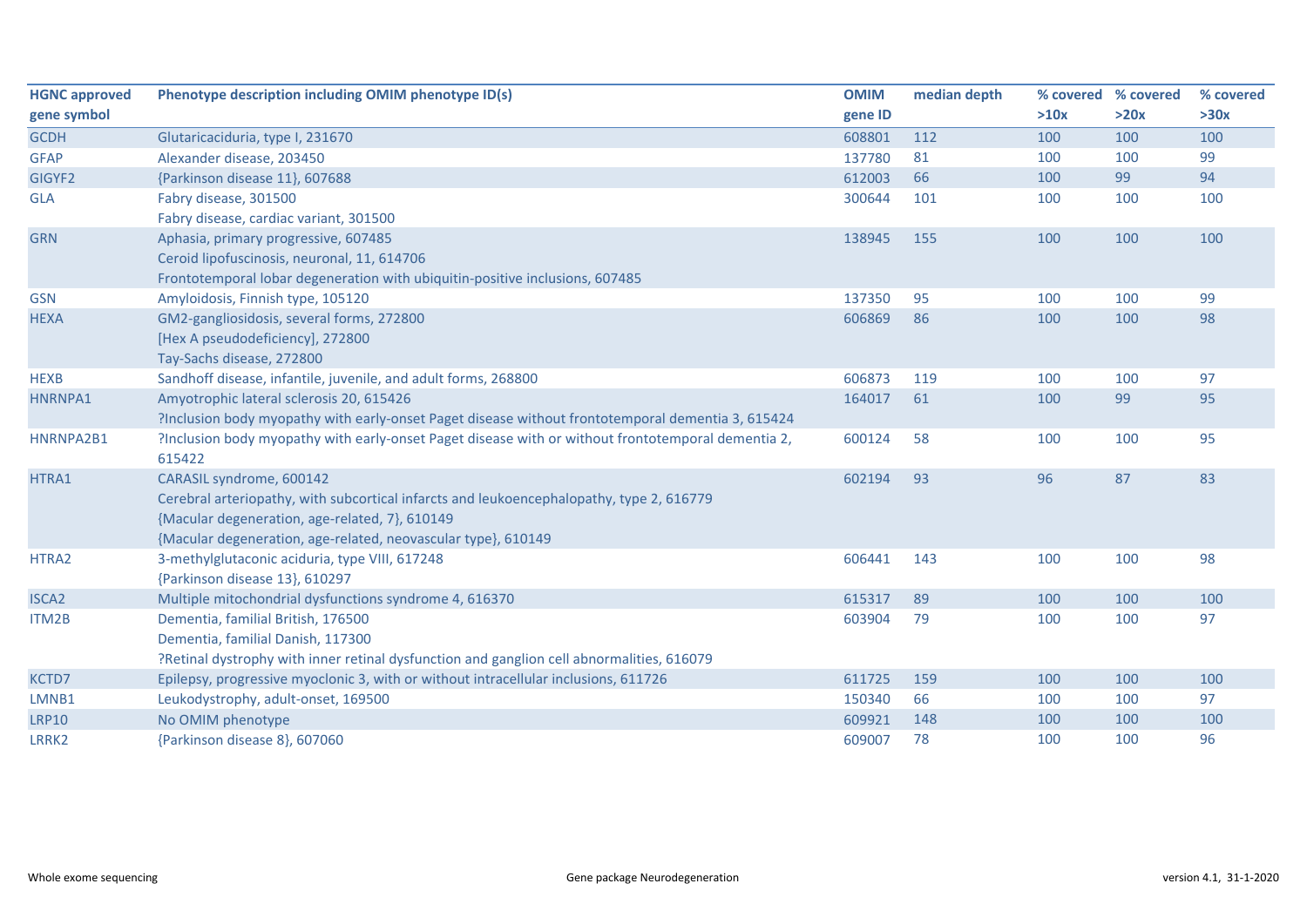| <b>HGNC approved</b> | Phenotype description including OMIM phenotype ID(s)                                  | <b>OMIM</b> | median depth |      | % covered % covered | % covered |
|----------------------|---------------------------------------------------------------------------------------|-------------|--------------|------|---------------------|-----------|
| gene symbol          |                                                                                       | gene ID     |              | >10x | >20x                | >30x      |
| <b>MAPT</b>          | Dementia, frontotemporal, with or without parkinsonism, 600274                        | 157140      | 120          | 100  | 100                 | 100       |
|                      | {Parkinson disease, susceptibility to}, 168600                                        |             |              |      |                     |           |
|                      | Pick disease, 172700                                                                  |             |              |      |                     |           |
|                      | Supranuclear palsy, progressive, 601104                                               |             |              |      |                     |           |
|                      | Supranuclear palsy, progressive atypical, 260540                                      |             |              |      |                     |           |
| MATR3                | Amyotrophic lateral sclerosis 21, 606070                                              | 164015      | 63           | 100  | 100                 | 95        |
| <b>MECR</b>          | Dystonia, childhood-onset, with optic atrophy and basal ganglia abnormalities, 617282 | 608205      | 97           | 100  | 100                 | 99        |
| MED <sub>20</sub>    | No OMIM phenotype                                                                     | 612915      | 148          | 100  | 100                 | 100       |
| MFSD8                | Ceroid lipofuscinosis, neuronal, 7, 610951                                            | 611124      | 68           | 100  | 100                 | 95        |
|                      | Macular dystrophy with central cone involvement, 616170                               |             |              |      |                     |           |
| <b>MMACHC</b>        | Methylmalonic aciduria and homocystinuria, cblC type, 277400                          | 609831      | 133          | 100  | 100                 | 100       |
| <b>MTHFR</b>         | Homocystinuria due to MTHFR deficiency, 236250                                        | 607093      | 99           | 100  | 100                 | 99        |
|                      | {Neural tube defects, susceptibility to}, 601634                                      |             |              |      |                     |           |
|                      | {Schizophrenia, susceptibility to}, 181500                                            |             |              |      |                     |           |
|                      | {Thromboembolism, susceptibility to}, 188050                                          |             |              |      |                     |           |
|                      | {Vascular disease, susceptibility to}                                                 |             |              |      |                     |           |
| <b>MTR</b>           | Homocystinuria-megaloblastic anemia, cblG complementation type, 250940                | 156570      | 80           | 100  | 100                 | 97        |
|                      | {Neural tube defects, folate-sensitive, susceptibility to}, 601634                    |             |              |      |                     |           |
| <b>MYORG</b>         | Basal ganglia calcification, idiopathic, 7, 618317                                    | 618255      | 205          | 100  | 100                 | 99        |
| <b>NKX6-2</b>        | Spastic ataxia 8, with hypomyelinating leukodystrophy, 617560                         | 605955      | 107          | 99   | 88                  | 83        |
| NOTCH <sub>3</sub>   | Cerebral arteriopathy with subcortical infarcts and leukoencephalopathy 1, 125310     | 600276      | 111          | 99   | 95                  | 91        |
|                      | Lateral meningocele syndrome, 130720                                                  |             |              |      |                     |           |
|                      | ?Myofibromatosis, infantile 2, 615293                                                 |             |              |      |                     |           |
| NPC1                 | Niemann-Pick disease, type C1, 257220                                                 | 607623      | 87           | 100  | 100                 | 99        |
|                      | Niemann-Pick disease, type D, 257220                                                  |             |              |      |                     |           |
| NPC <sub>2</sub>     | Niemann-pick disease, type C2, 607625                                                 | 601015      | 95           | 100  | 100                 | 100       |
| <b>OPTN</b>          | Amyotrophic lateral sclerosis 12, 613435                                              | 602432      | 81           | 100  | 100                 | 96        |
|                      | Glaucoma 1, open angle, E, 137760                                                     |             |              |      |                     |           |
|                      | {Glaucoma, normal tension, susceptibility to}, 606657                                 |             |              |      |                     |           |
| PAH                  | [Hyperphenylalaninemia, non-PKU mild], 261600                                         | 612349      | 68           | 100  | 99                  | 95        |
|                      | Phenylketonuria, 261600                                                               |             |              |      |                     |           |
| PANK <sub>2</sub>    | HARP syndrome, 607236                                                                 | 606157      | 81           | 100  | 100                 | 99        |
|                      | Neurodegeneration with brain iron accumulation 1, 234200                              |             |              |      |                     |           |
| PARK7                | Parkinson disease 7 early-onset, 606324                                               | 602533      | 68           | 100  | 99                  | 87        |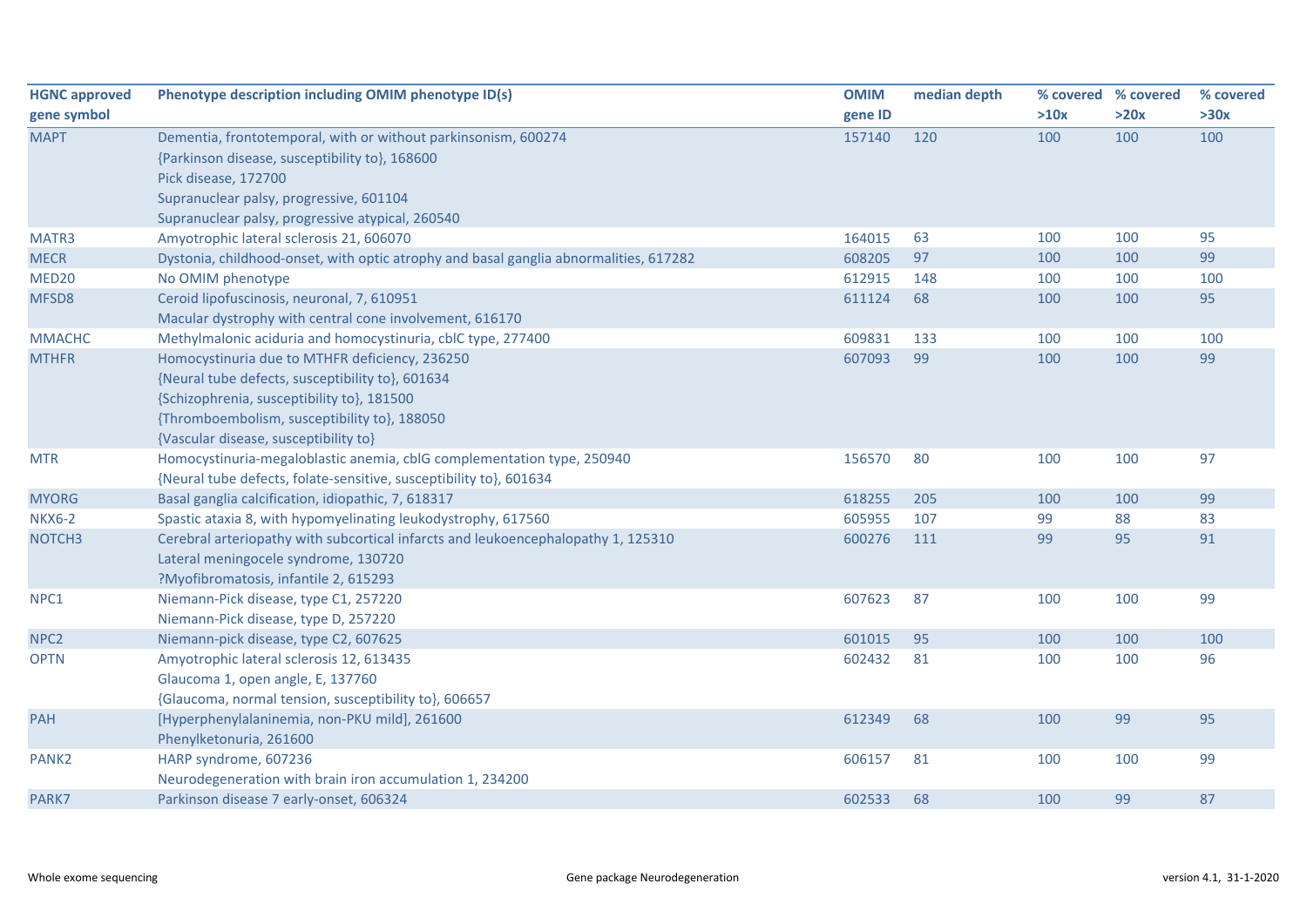| <b>HGNC approved</b> | Phenotype description including OMIM phenotype ID(s)                      | <b>OMIM</b> | median depth |      | % covered % covered | % covered |
|----------------------|---------------------------------------------------------------------------|-------------|--------------|------|---------------------|-----------|
| gene symbol          |                                                                           | gene ID     |              | >10x | >20x                | >30x      |
| <b>PDGFB</b>         | Basal ganglia calcification, idiopathic, 5, 615483                        | 190040      | 101          | 100  | 100                 | 100       |
|                      | Dermatofibrosarcoma protuberans, 607907                                   |             |              |      |                     |           |
|                      | Meningioma, SIS-related, 607174                                           |             |              |      |                     |           |
| <b>PDGFRB</b>        | Basal ganglia calcification, idiopathic, 4, 615007                        | 173410      | 116          | 100  | 100                 | 100       |
|                      | Kosaki overgrowth syndrome, 616592                                        |             |              |      |                     |           |
|                      | Myeloproliferative disorder with eosinophilia, 131440                     |             |              |      |                     |           |
|                      | Myofibromatosis, infantile, 1, 228550                                     |             |              |      |                     |           |
|                      | Premature aging syndrome, Penttinen type, 601812                          |             |              |      |                     |           |
| PFN1                 | Amyotrophic lateral sclerosis 18, 614808                                  | 176610      | 159          | 100  | 100                 | 100       |
| PINK1                | Parkinson disease 6, early onset, 605909                                  | 608309      | 100          | 98   | 93                  | 88        |
| PLA2G6               | Infantile neuroaxonal dystrophy 1, 256600                                 | 603604      | 118          | 100  | 100                 | 99        |
|                      | Neurodegeneration with brain iron accumulation 2B, 610217                 |             |              |      |                     |           |
|                      | Parkinson disease 14, 612953                                              |             |              |      |                     |           |
| <b>POLG</b>          | Mitochondrial DNA depletion syndrome 4A (Alpers type), 203700             | 174763      | 114          | 100  | 100                 | 99        |
|                      | Mitochondrial DNA depletion syndrome 4B (MNGIE type), 613662              |             |              |      |                     |           |
|                      | Mitochondrial recessive ataxia syndrome (includes SANDO and SCAE), 607459 |             |              |      |                     |           |
|                      | Progressive external ophthalmoplegia 1, 157640                            |             |              |      |                     |           |
|                      | Progressive external ophthalmoplegia 1, 258450                            |             |              |      |                     |           |
| PPT1                 | Ceroid lipofuscinosis, neuronal, 1, 256730                                | 600722      | 84           | 100  | 100                 | 100       |
| PRKAR1B              | No OMIM phenotype                                                         | 176911      | 95           | 100  | 98                  | 91        |
| <b>PRKN</b>          | Adenocarcinoma of lung, somatic, 211980                                   | 602544      | 96           | 100  | 100                 | 99        |
|                      | Ovarian cancer, somatic, 167000                                           |             |              |      |                     |           |
|                      | Parkinson disease, juvenile, type 2, 600116                               |             |              |      |                     |           |
| <b>PRKRA</b>         | Dystonia 16, 612067                                                       | 603424      | 81           | 100  | 100                 | 96        |
| <b>PRNP</b>          | Cerebral amyloid angiopathy, PRNP-related, 137440                         | 176640      | 138          | 100  | 100                 | 100       |
|                      | Creutzfeldt-Jakob disease, 123400                                         |             |              |      |                     |           |
|                      | Gerstmann-Straussler disease, 137440                                      |             |              |      |                     |           |
|                      | Huntington disease-like 1, 603218                                         |             |              |      |                     |           |
|                      | Insomnia, fatal familial, 600072                                          |             |              |      |                     |           |
|                      | {Kuru, susceptibility to}, 245300                                         |             |              |      |                     |           |
|                      | Prion disease with protracted course, 606688                              |             |              |      |                     |           |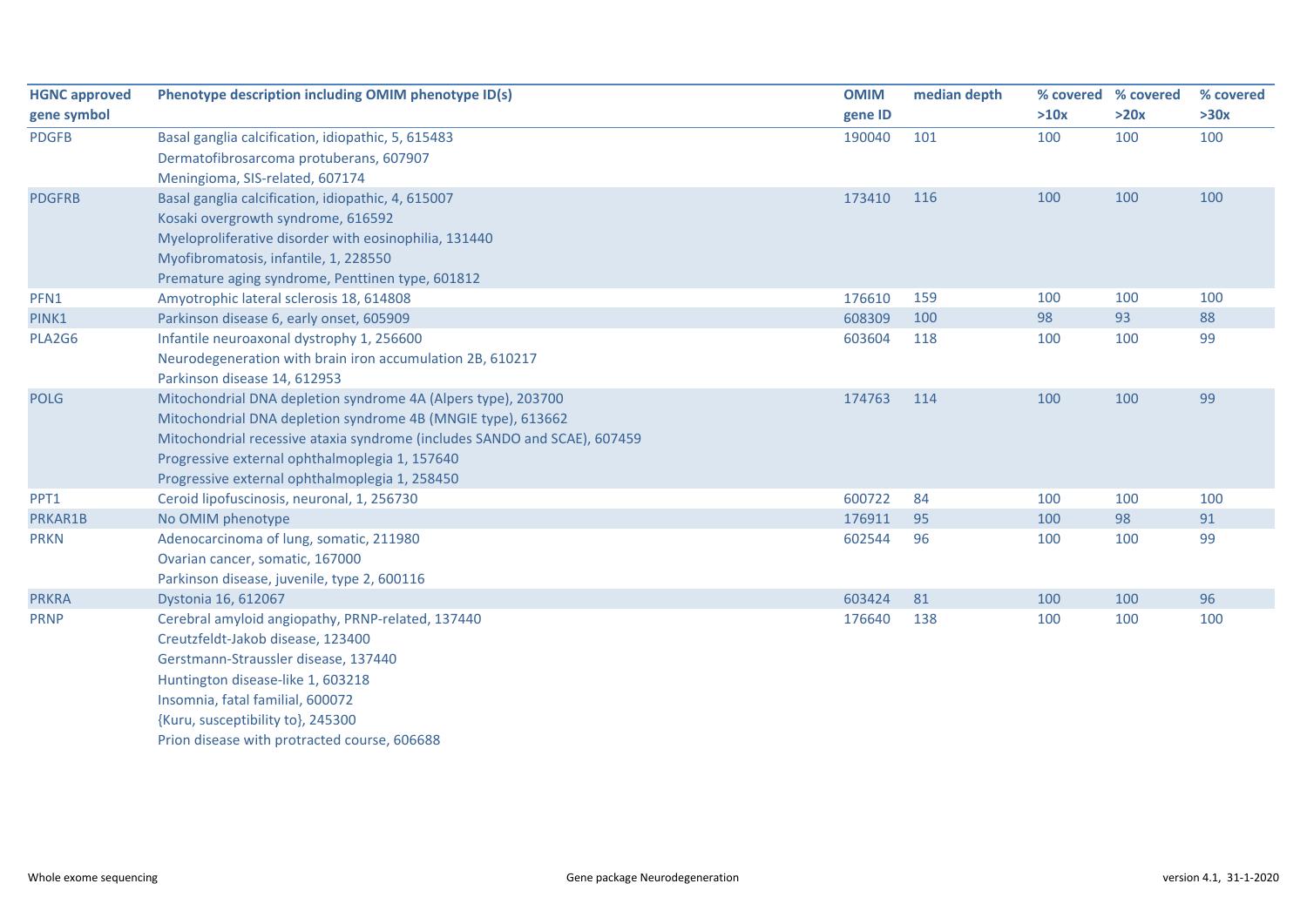| <b>HGNC approved</b> | Phenotype description including OMIM phenotype ID(s)                             | <b>OMIM</b> | median depth | % covered % covered |      | % covered |
|----------------------|----------------------------------------------------------------------------------|-------------|--------------|---------------------|------|-----------|
| gene symbol          |                                                                                  | gene ID     |              | >10x                | >20x | >30x      |
| PSEN1                | ?Acne inversa, familial, 3, 613737                                               | 104311      | 59           | 100                 | 100  | 93        |
|                      | Alzheimer disease, type 3, 607822                                                |             |              |                     |      |           |
|                      | Alzheimer disease, type 3, with spastic paraparesis and apraxia, 607822          |             |              |                     |      |           |
|                      | Alzheimer disease, type 3, with spastic paraparesis and unusual plaques, 607822  |             |              |                     |      |           |
|                      | Cardiomyopathy, dilated, 1U, 613694                                              |             |              |                     |      |           |
|                      | Dementia, frontotemporal, 600274                                                 |             |              |                     |      |           |
|                      | Pick disease, 172700                                                             |             |              |                     |      |           |
| PSEN <sub>2</sub>    | Alzheimer disease-4, 606889                                                      | 600759      | 113          | 100                 | 100  | 100       |
|                      | Cardiomyopathy, dilated, 1V, 613697                                              |             |              |                     |      |           |
| <b>PSENEN</b>        | Acne inversa, familial, 2, with or without Dowling-Degos disease, 613736         | 607632      | 88           | 100                 | 100  | 100       |
| PTRHD1               | No OMIM phenotype                                                                | 617342      | 119          | 100                 | 100  | 100       |
| QARS1                | Microcephaly, progressive, seizures, and cerebral and cerebellar atrophy, 615760 | 603727      | 108          | 100                 | 100  | 100       |
| RARS2                | Pontocerebellar hypoplasia, type 6, 611523                                       | 611524      | 66           | 100                 | 99   | 93        |
| REPS1                | ?Neurodegeneration with brain iron accumulation 7, 617916                        | 614825      | 54           | 98                  | 94   | 88        |
| <b>SEPSECS</b>       | Pontocerebellar hypoplasia type 2D, 613811                                       | 613009      | 78           | 100                 | 100  | 96        |
| SERPINI1             | Encephalopathy, familial, with neuroserpin inclusion bodies, 604218              | 602445      | 73           | 100                 | 100  | 98        |
| <b>SETX</b>          | Amyotrophic lateral sclerosis 4, juvenile, 602433                                | 608465      | 70           | 100                 | 100  | 97        |
|                      | Spinocerebellar ataxia, with axonal neuropathy 2, 606002                         |             |              |                     |      |           |
| SIGMAR1              | ?Amyotrophic lateral sclerosis 16, juvenile, 614373                              | 601978      | 135          | 100                 | 100  | 100       |
|                      | ?Spinal muscular atrophy, distal, 2, 605726                                      |             |              |                     |      |           |
| <b>SLC17A5</b>       | Salla disease, 604369                                                            | 604322      | 86           | 100                 | 100  | 97        |
|                      | Sialic acid storage disorder, infantile, 269920                                  |             |              |                     |      |           |
| <b>SLC20A2</b>       | Basal ganglia calcification, idiopathic, 1, 213600                               | 158378      | 99           | 100                 | 100  | 95        |
| SLC33A1              | Congenital cataracts, hearing loss, and neurodegeneration, 614482                | 603690      | 68           | 100                 | 98   | 86        |
|                      | Spastic paraplegia 42, 612539                                                    |             |              |                     |      |           |
| <b>SLC39A14</b>      | Hypermanganesemia with dystonia 2, 617013                                        | 608736      | 92           | 100                 | 100  | 97        |
|                      | ?Hyperostosis cranalis interna, 144755                                           |             |              |                     |      |           |
| SLC6A3               | {Nicotine dependence, protection against}, 188890                                | 126455      | 102          | 100                 | 100  | 100       |
|                      | Parkinsonism-dystonia, infantile, 1, 613135                                      |             |              |                     |      |           |
| SMPD1                | Niemann-Pick disease, type A, 257200                                             | 607608      | 131          | 100                 | 100  | 99        |
|                      | Niemann-Pick disease, type B, 607616                                             |             |              |                     |      |           |
| <b>SNCA</b>          | Dementia, Lewy body, 127750                                                      | 163890      | 52           | 100                 | 100  | 98        |
|                      | Parkinson disease 1, 168601                                                      |             |              |                     |      |           |
|                      | Parkinson disease 4, 605543                                                      |             |              |                     |      |           |
| <b>SNCB</b>          | Dementia, Lewy body, 127750                                                      | 602569      | 130          | 100                 | 100  | 100       |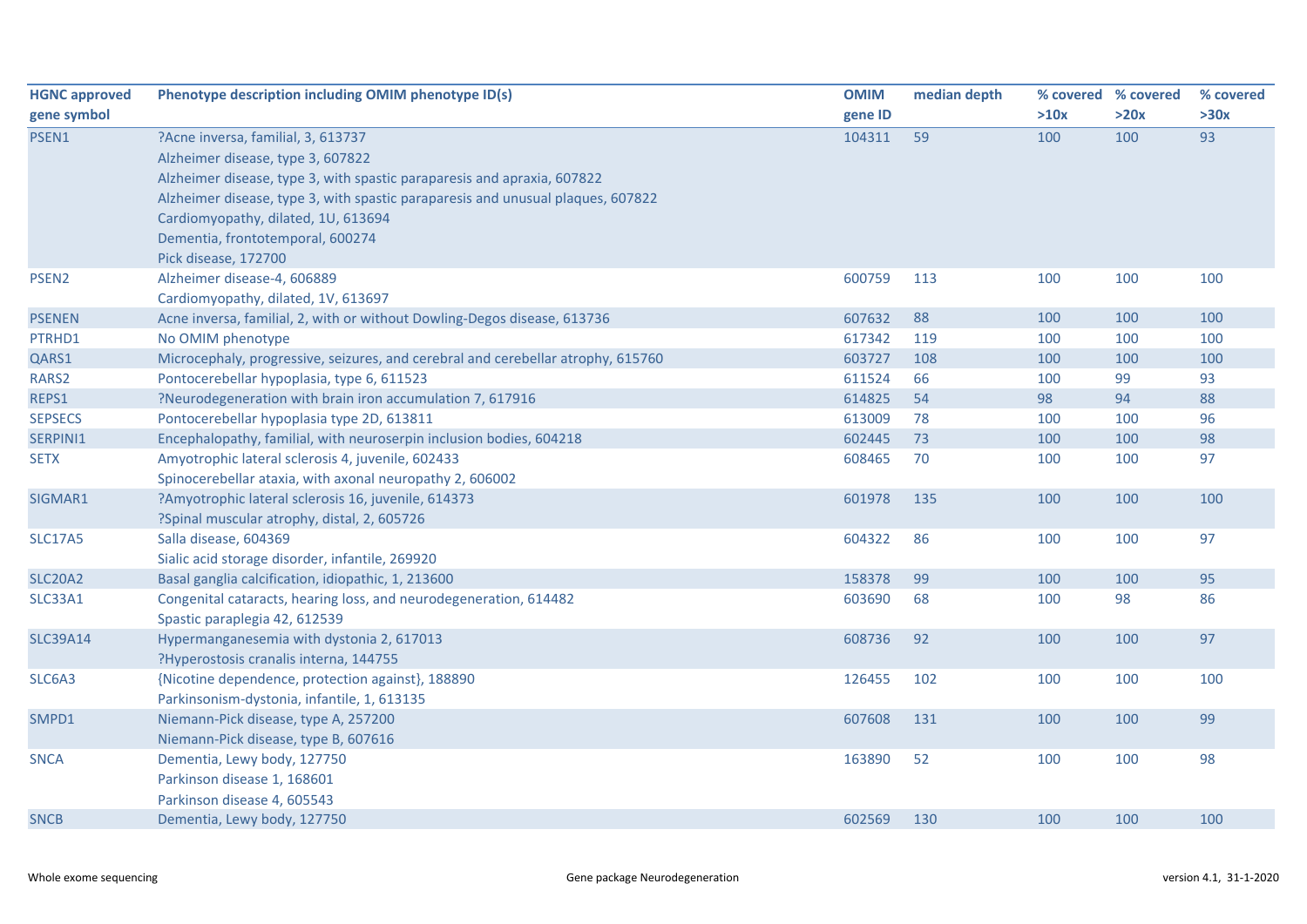| <b>HGNC approved</b> | Phenotype description including OMIM phenotype ID(s)                                          | <b>OMIM</b> | median depth     |      | % covered % covered | % covered |
|----------------------|-----------------------------------------------------------------------------------------------|-------------|------------------|------|---------------------|-----------|
| gene symbol          |                                                                                               | gene ID     |                  | >10x | >20x                | >30x      |
| <b>SNORD118</b>      | Leukoencephalopathy, brain calcifications, and cysts, 614561                                  | 616663      | No coverage data |      |                     |           |
| SOD1                 | Amyotrophic lateral sclerosis 1, 105400                                                       | 147450      | 74               | 100  | 100                 | 100       |
| SORL1                | No OMIM phenotype                                                                             | 602005      | 86               | 100  | 100                 | 96        |
| <b>SPG11</b>         | Amyotrophic lateral sclerosis 5, juvenile, 602099                                             | 610844      | 84               | 100  | 100                 | 97        |
|                      | Charcot-Marie-Tooth disease, axonal, type 2X, 616668                                          |             |                  |      |                     |           |
|                      | Spastic paraplegia 11, 604360                                                                 |             |                  |      |                     |           |
| <b>SPR</b>           | Dystonia, dopa-responsive, due to sepiapterin reductase deficiency, 612716                    | 182125      | 102              | 100  | 100                 | 100       |
| SQSTM1               | Frontotemporal dementia and/or amyotrophic lateral sclerosis 3, 616437                        | 601530      | 129              | 100  | 100                 | 96        |
|                      | Myopathy, distal, with rimmed vacuoles, 617158                                                |             |                  |      |                     |           |
|                      | Neurodegeneration with ataxia, dystonia, and gaze palsy, childhood-onset, 617145              |             |                  |      |                     |           |
|                      | Paget disease of bone 3, 167250                                                               |             |                  |      |                     |           |
| STUB1                | ?Spinocerebellar ataxia 48, 618093                                                            | 607207      | 137              | 100  | 100                 | 100       |
|                      | Spinocerebellar ataxia 16, 615768                                                             |             |                  |      |                     |           |
| SUMF1                | Multiple sulfatase deficiency, 272200                                                         | 607939      | 88               | 100  | 100                 | 99        |
| SYNJ1                | Epileptic encephalopathy, early infantile, 53, 617389                                         | 604297      | 62               | 100  | 99                  | 92        |
|                      | Parkinson disease 20, early-onset, 615530                                                     |             |                  |      |                     |           |
| TAF1                 | Dystonia-Parkinsonism, 314250                                                                 | 313650      | 54               | 100  | 97                  | 87        |
|                      | Mental retardation, syndromic 33, 300966                                                      |             |                  |      |                     |           |
| TANGO <sub>2</sub>   | Metabolic encephalomyopathic crises, recurrent, with rhabdomyolysis, cardiac arrhythmias, and | 616830      | 96               | 100  | 100                 | 99        |
|                      | neurodegeneration, 616878                                                                     |             |                  |      |                     |           |
| <b>TARDBP</b>        | Amyotrophic lateral sclerosis 10, with or without FTD, 612069                                 | 605078      | 124              | 100  | 100                 | 95        |
|                      | Frontotemporal lobar degeneration, TARDBP-related, 612069                                     |             |                  |      |                     |           |
| <b>TBC1D23</b>       | Pontocerebellar hypoplasia, type 11, 617695                                                   | 617687      | 57               | 100  | 99                  | 90        |
| <b>TBCD</b>          | Encephalopathy, progressive, early-onset, with brain atrophy and thin corpus callosum, 617193 | 604649      | 104              | 100  | 99                  | 96        |
| TBK1                 | {Encephalopathy, acute, infection-induced (herpes-specific), susceptibility to, 8}, 617900    | 604834      | 80               | 100  | 99                  | 90        |
|                      | Frontotemporal dementia and/or amyotrophic lateral sclerosis 4, 616439                        |             |                  |      |                     |           |
| <b>TBP</b>           | {Parkinson disease, susceptibility to}, 168600                                                | 600075      | 80               | 100  | 100                 | 96        |
|                      | Spinocerebellar ataxia 17, 607136                                                             |             |                  |      |                     |           |
| TH.                  | Segawa syndrome, recessive, 605407                                                            | 191290      | 93               | 100  | 99                  | 94        |
| TOE1                 | Pontocerebellar hypoplasia, type 7, 614969                                                    | 613931      | 110              | 100  | 100                 | 98        |
| TPP1                 | Ceroid lipofuscinosis, neuronal, 2, 204500                                                    | 607998      | 97               | 100  | 100                 | 100       |
|                      | Spinocerebellar ataxia 7, 609270                                                              |             |                  |      |                     |           |
| TREM2                | Polycystic lipomembranous osteodysplasia with sclerosing leukoencephalopathy 2, 618193        | 605086      | 107              | 100  | 100                 | 100       |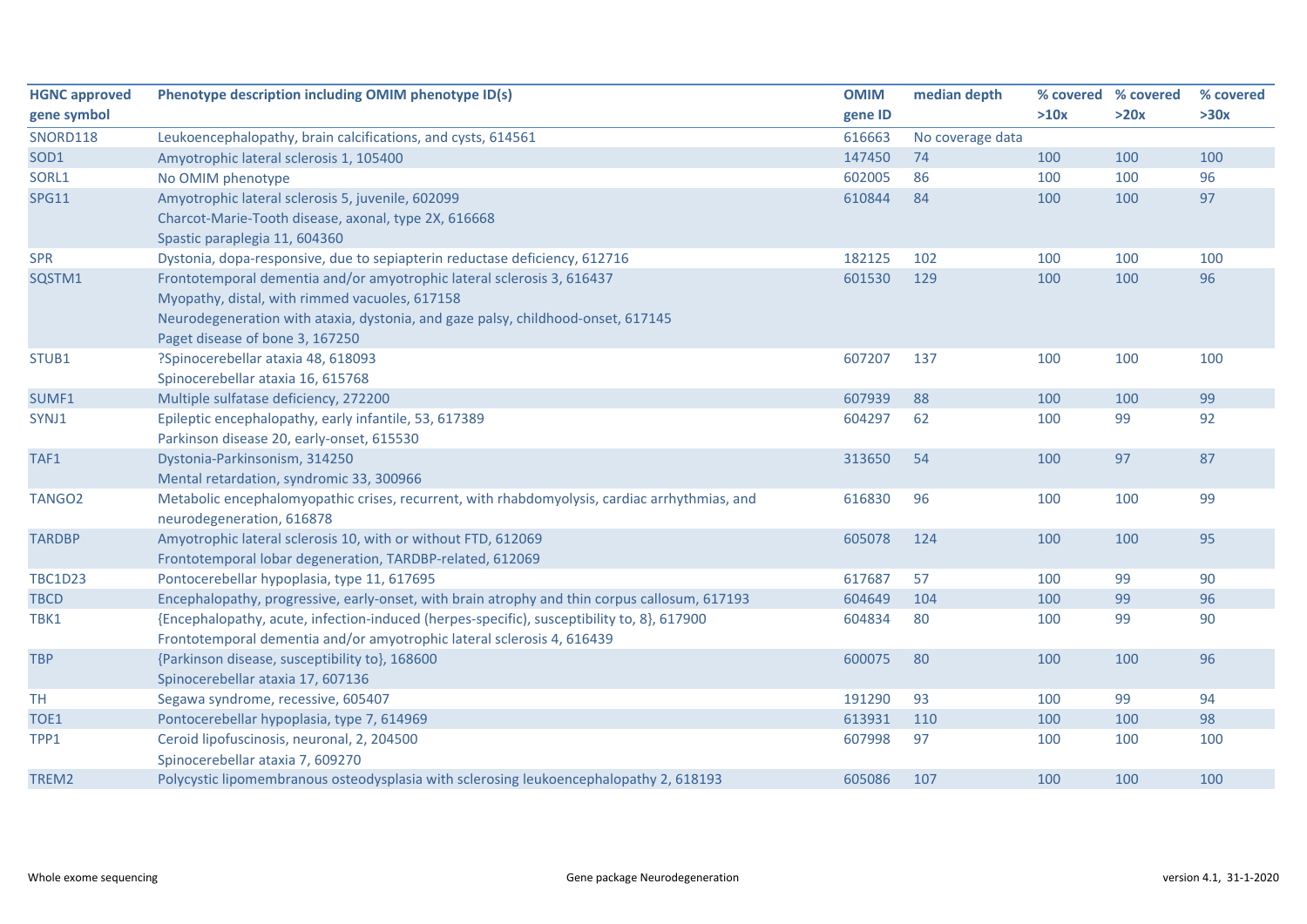| <b>HGNC approved</b> | Phenotype description including OMIM phenotype ID(s)                                         | <b>OMIM</b> | median depth | % covered % covered |      | % covered |
|----------------------|----------------------------------------------------------------------------------------------|-------------|--------------|---------------------|------|-----------|
| gene symbol          |                                                                                              | gene ID     |              | >10x                | >20x | >30x      |
| TREX1                | Aicardi-Goutieres syndrome 1, dominant and recessive, 225750                                 | 606609      | 234          | 100                 | 100  | 100       |
|                      | Chilblain lupus, 610448                                                                      |             |              |                     |      |           |
|                      | {Systemic lupus erythematosus, susceptibility to}, 152700                                    |             |              |                     |      |           |
|                      | Vasculopathy, retinal, with cerebral leukodystrophy, 192315                                  |             |              |                     |      |           |
| TSEN <sub>2</sub>    | Pontocerebellar hypoplasia type 2B, 612389                                                   | 608753      | 63           | 87                  | 86   | 78        |
| <b>TTR</b>           | Amyloidosis, hereditary, transthyretin-related, 105210                                       | 176300      | 93           | 100                 | 100  | 100       |
|                      | Carpal tunnel syndrome, familial, 115430                                                     |             |              |                     |      |           |
|                      | [Dystransthyretinemic hyperthyroxinemia], 145680                                             |             |              |                     |      |           |
| <b>TUBA4A</b>        | Amyotrophic lateral sclerosis 22 with or without frontotemporal dementia, 616208             | 191110      | 200          | 100                 | 100  | 100       |
| <b>TYMP</b>          | Mitochondrial DNA depletion syndrome 1 (MNGIE type), 603041                                  | 131222      | 102          | 100                 | 100  | 100       |
| <b>TYROBP</b>        | Polycystic lipomembranous osteodysplasia with sclerosing leukoencephalopathy 1, 221770       | 604142      | 108          | 100                 | 100  | 100       |
| UBQLN2               | Amyotrophic lateral sclerosis 15, with or without frontotemporal dementia, 300857            | 300264      | 79           | 100                 | 100  | 100       |
| UCHL1                | {?Parkinson disease 5, susceptibility to}, 613643                                            | 191342      | 79           | 100                 | 100  | 99        |
|                      | Spastic paraplegia 79, 615491                                                                |             |              |                     |      |           |
| <b>VAPB</b>          | Amyotrophic lateral sclerosis 8, 608627                                                      | 605704      | 71           | 100                 | 100  | 98        |
|                      | Spinal muscular atrophy, late-onset, Finkel type, 182980                                     |             |              |                     |      |           |
| <b>VCP</b>           | Amyotrophic lateral sclerosis 14, with or without frontotemporal dementia, 613954            | 601023      | 90           | 100                 | 100  | 98        |
|                      | Charcot-Marie-Tooth disease, type 2Y, 616687                                                 |             |              |                     |      |           |
|                      | Inclusion body myopathy with early-onset Paget disease and frontotemporal dementia 1, 167320 |             |              |                     |      |           |
| VPS13A               | Choreoacanthocytosis, 200150                                                                 | 605978      | 72           | 100                 | 99   | 91        |
| VPS13C               | Parkinson disease 23, early onset, 616840                                                    | 608879      | 50           | 100                 | 97   | 85        |
| <b>VPS35</b>         | {Parkinson disease 17}, 614203                                                               | 601501      | 68           | 100                 | 99   | 94        |
| <b>VPS53</b>         | Pontocerebellar hypoplasia, type 2E, 615851                                                  | 615850      | 82           | 100                 | 100  | 96        |
| WDR45                | Neurodegeneration with brain iron accumulation 5, 300894                                     | 300526      | 92           | 100                 | 100  | 100       |
| XPR1                 | Basal ganglia calcification, idiopathic, 6, 616413                                           | 605237      | 64           | 100                 | 100  | 99        |

- Gene symbols according HGCN

- OMIM release used: 8-9-2919

- "No OMIM phenotypes" indicates a gene without a current OMIM association

- OMIM phenotypes between "[ ]", indicate "nondiseases," mainly genetic variations that lead to apparently abnormal laboratory test values

- OMIM phenotypes between "{}", indicate risk factors

- OMIM phenotypes with a question mark, "?", before the disease name indicates an unconfirmed or possibly spurious mapping

- The statistics above are based on a set of 100 samples

- Median depth is the median of the mean sequence depth over the protein coding exons (±10bp flanking introns) of the longest transcript

- % Covered 10x , 20x and 30 x describes the percentage of a gene's coding sequence (±10bp flanking introns) that is covered at least 10x, 20x or 30x